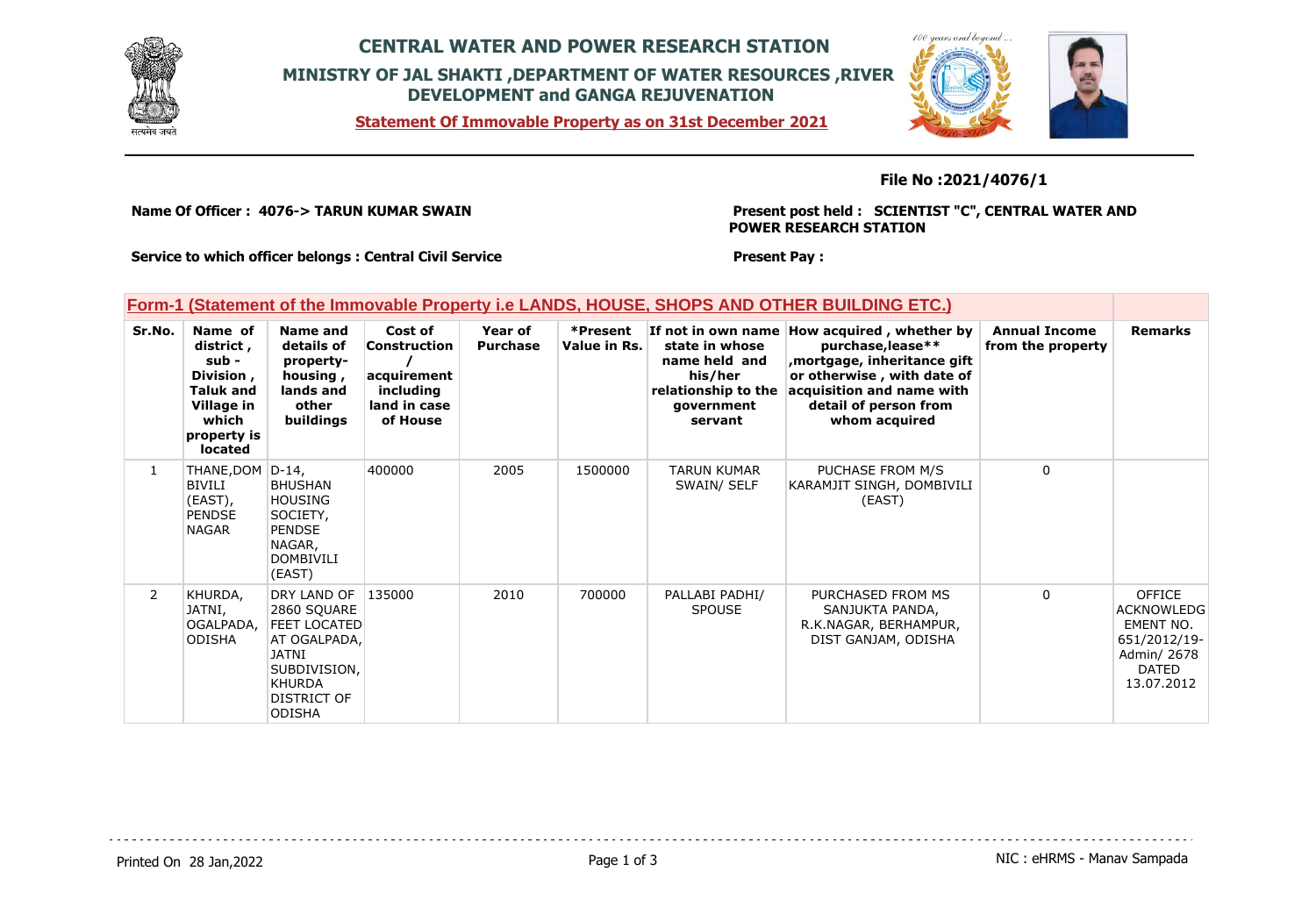

## **CENTRAL WATER AND POWER RESEARCH STATION MINISTRY OF JAL SHAKTI ,DEPARTMENT OF WATER RESOURCES ,RIVER DEVELOPMENT and GANGA REJUVENATION**



**Statement Of Immovable Property as on 31st December 2021**

|                | Form-1 (Statement of the Immovable Property i.e LANDS, HOUSE, SHOPS AND OTHER BUILDING ETC.)                           |                                                                                                                                 |                                                                                        |                            |                          |                                                                                            |                                                                                                                                                                                                      |                                           |                                                                                                         |  |
|----------------|------------------------------------------------------------------------------------------------------------------------|---------------------------------------------------------------------------------------------------------------------------------|----------------------------------------------------------------------------------------|----------------------------|--------------------------|--------------------------------------------------------------------------------------------|------------------------------------------------------------------------------------------------------------------------------------------------------------------------------------------------------|-------------------------------------------|---------------------------------------------------------------------------------------------------------|--|
| Sr.No.         | Name of<br>district,<br>sub -<br>Division,<br><b>Taluk and</b><br>Village in<br>which<br>property is<br><b>located</b> | Name and<br>details of<br>property-<br>housing,<br>lands and<br>other<br>buildings                                              | Cost of<br><b>Construction</b><br>acquirement<br>including<br>land in case<br>of House | Year of<br><b>Purchase</b> | *Present<br>Value in Rs. | state in whose<br>name held and<br>his/her<br>relationship to the<br>qovernment<br>servant | If not in own name How acquired, whether by<br>purchase, lease**<br>mortgage, inheritance gift,<br>or otherwise, with date of<br>acquisition and name with<br>detail of person from<br>whom acquired | <b>Annual Income</b><br>from the property | <b>Remarks</b>                                                                                          |  |
| 3              | PUNE,<br>HAVELI,<br>NANDED,<br><b>NANDED</b><br><b>CITY</b>                                                            | H 401,<br>ASAWARI,<br>NANDED CITY,<br><b>OFF</b><br><b>SINHAGAD</b><br>ROAD, PUNE<br>411024                                     | 2983000                                                                                | 2011                       | 5000000                  | <b>TARUN KUMAR</b><br>SWAIN/ SELF                                                          | PURCHASED FROM M/s<br>NANDED CITY<br><b>CONSTRUCTION COMPANY</b><br>LTD. PUNE-41                                                                                                                     | $\Omega$                                  | <b>OFFICE</b><br><b>ACKNOWLEDG</b><br>EMNT NO.<br>651/19/2011-<br>2011/Adm-<br>1048 Dated<br>29.07.2011 |  |
| $\overline{4}$ | KHURDA,<br><b>BHUBANES</b><br>WAR,<br><b>GOTHA</b><br><b>PATNA</b>                                                     | F-406,<br>ACROPOLIS,<br><b>GOTHA</b><br>PATNA, NEXT<br>TO RO<br>TRAINING<br>ACADEMY,<br><b>BHUBANESWA</b><br>R ODISHA<br>751031 | 3000000                                                                                | 2017                       | 3100000                  | PALLABI PADHI/<br><b>SPOUSE</b>                                                            | PURCHASED FROM M/S<br>ACRUX REALCON PVT LTD,<br>BHUBANESWAR 751024                                                                                                                                   | $\mathbf{0}$                              | <b>OFFICE</b><br><b>ACKNOWLEDG</b><br><b>EMENT NO.</b><br>651/19/Est-<br>I/281 Dated<br>19.02.2018      |  |

Thrach. **Signature:**

**Name Of Officer:** 4076-> TARUN KUMAR SWAIN

**Designation:** SCIENTIST "C"

**Date of Submission:** 28 Jan 2022